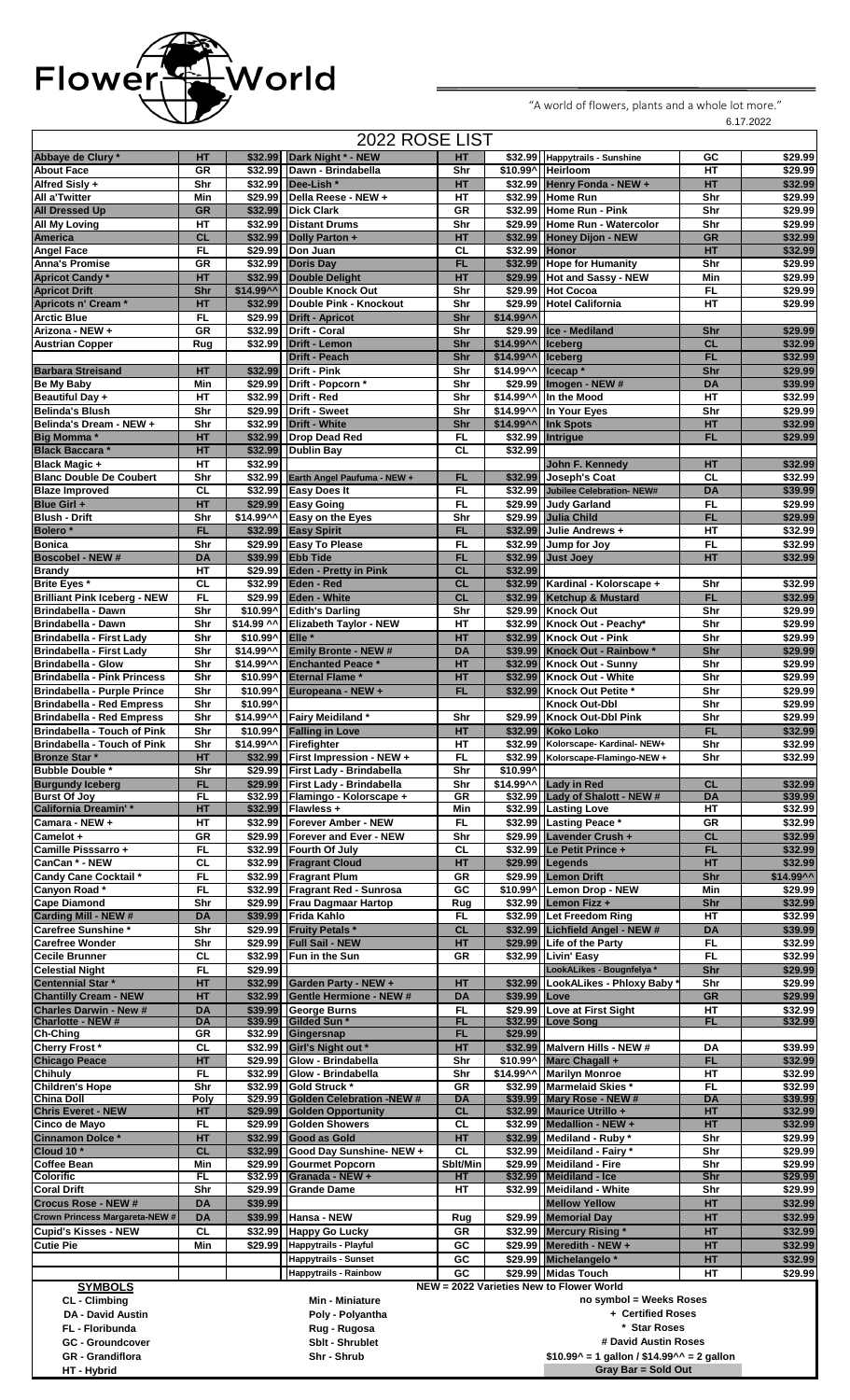| 2022 ROSE LIST                                              |                 |                |                                                                          |                        |           |                                                                      |                        |                                                                                                                                                                                                                                                           |
|-------------------------------------------------------------|-----------------|----------------|--------------------------------------------------------------------------|------------------------|-----------|----------------------------------------------------------------------|------------------------|-----------------------------------------------------------------------------------------------------------------------------------------------------------------------------------------------------------------------------------------------------------|
| <b>Midnight Fire - NEW</b>                                  | Min             | \$29.99        | <b>Pope John Paul II</b>                                                 | HТ                     | \$32.99   | Summer Romance - Paufuma +                                           | FL                     | \$32.99                                                                                                                                                                                                                                                   |
| Mikado +                                                    | HT              |                | \$32.99 Pretty in Pink Eden *                                            | <b>CL</b>              | \$32.99   | Sunbelt - Savannah -NEW +                                            | HТ                     | \$32.99                                                                                                                                                                                                                                                   |
| Miranda Lambert - NEW +                                     | HT              | \$32.99        | <b>Pretty Lady Rose</b>                                                  | HT                     |           | \$32.99 Sunbelt South Africa- NEW +                                  | FL                     | \$32.99                                                                                                                                                                                                                                                   |
| <b>Miss All-Amer. Beauty</b><br><b>Miss Congeniality</b>    | HT<br>GR        | \$32.99        | \$29.99 Princess Alexandra of Kent NEW #<br><b>Princess Anne - NEW #</b> | <b>DA</b><br><b>DA</b> |           | \$39.99 Sunbelt-Plum Perfect -NEW+<br>\$39.99 Sunny - Knock Out      | FL<br>Shr              | \$32.99<br>\$29.99                                                                                                                                                                                                                                        |
| <b>Mister Lincoln</b>                                       | HТ              | \$29.99        | <b>Princess Charlene de Monaco</b>                                       | HT                     |           | \$39.99 Sunny Sky Eleganza +                                         | HТ                     | \$32.99                                                                                                                                                                                                                                                   |
| <b>Molineux - NEW #</b>                                     | DA              |                | \$39.99 Pumpkin Patch                                                    | <b>FL</b>              |           | \$29.99 Sunrosa - Fragrant Pink                                      | GC                     | \$10.99^                                                                                                                                                                                                                                                  |
| Mon Cheri - NEW +                                           | HТ              |                | \$32.99 Purple Pavement *                                                | Shr                    |           | \$32.99 Sunrosa - Red                                                | Shr                    | \$10.99^                                                                                                                                                                                                                                                  |
| Moonlight in Paris+                                         | FL              | \$32.99        | Purple Prince - Brindabella                                              | Shr                    | \$10.99^  | <b>Sunset Happytrails</b>                                            | GC                     | \$29.99                                                                                                                                                                                                                                                   |
| Moonlight Magic -NEW +<br>Moonlight Romantica *             | HT<br>HT        | \$32.99        | \$32.99 Purple Splash<br><b>Purple Tiger</b>                             | <b>CL</b><br>FL        |           | \$32.99 Sunset Horizon *<br>\$32.99 Sunshine Happy Trails            | <b>FL</b><br>Shr       | \$32.99<br>\$29.99                                                                                                                                                                                                                                        |
| <b>Moonstone - NEW</b>                                      | HT              | \$32.99        |                                                                          |                        |           | Sunshine Happy Trails - NEW                                          | GC                     | \$29.99                                                                                                                                                                                                                                                   |
| Mother of Pearl *                                           | <b>GR</b>       | \$32.99        | <b>Queen Elizabeth</b>                                                   | GR                     | \$29.99   | <b>Sunsprite</b>                                                     | FL                     | \$29.99                                                                                                                                                                                                                                                   |
|                                                             |                 |                | Queen Mary *                                                             | HT                     |           | \$32.99 Sweet Drift                                                  | Shr                    | \$14.99^^                                                                                                                                                                                                                                                 |
| <b>Nearly Wild - NEW</b>                                    | Shr             | \$29.99        | <b>Queen of Elegance</b>                                                 | FL                     | \$32.991  | Sweet Madame Blue - NEW                                              | FL.                    | \$32.99                                                                                                                                                                                                                                                   |
| <b>Neil Diamond - NEW</b><br><b>Neptune</b>                 | HT<br>HT        | \$32.99        | \$32.99 Radiant Perfume                                                  | GR                     |           | \$32.99 Tahitian Treasure *                                          | GR                     | \$32.99                                                                                                                                                                                                                                                   |
| <b>New Dawn</b>                                             | CL              |                | \$32.99 Rainbow Happy Trails                                             | GC                     |           | \$29.99 Take it Easy                                                 | Shr / FL               | \$29.99                                                                                                                                                                                                                                                   |
| New Day +                                                   | HT              | \$29.99        | <b>Rainbow Knockout *</b>                                                | Shr                    |           | \$29.99 Teasing Georgia- NEW #                                       | <b>DA</b>              | \$39.99                                                                                                                                                                                                                                                   |
| New Year - NEW +                                            | GR              | \$32.99        | Rainbow Sorbet*                                                          | <b>FL</b>              |           | \$32.99 Tequila Gold *                                               | Shr                    | \$29.99                                                                                                                                                                                                                                                   |
| New Year - NEW +                                            | CL              |                | \$32.99 Rainbow's End                                                    | <b>Min</b>             |           | \$29.99 Tequila Supreme *                                            | Shr                    | \$29.99                                                                                                                                                                                                                                                   |
| <b>New Zealand</b>                                          | HT              | \$29.99        | Raspberry Rugostar *<br><b>Red - NEW</b>                                 | Shr<br>HT              |           | \$29.99 Tess of the Durbervilles-NEW#<br>\$29.99 The Alnwick - NEW # | <b>DA</b><br><b>DA</b> | \$39.99<br>\$39.99                                                                                                                                                                                                                                        |
| Oh My!                                                      | FL              |                | \$32.99 Red Drift                                                        | Shr                    | \$14.99^^ | The Fairy *                                                          | Shr                    | \$29.99                                                                                                                                                                                                                                                   |
| <b>Oklahoma</b>                                             | HT              |                | \$29.99 Red Eden *                                                       | CL                     | \$32.99   | The Generous Gardner-NEW#                                            | <b>DA</b>              | \$39.99                                                                                                                                                                                                                                                   |
| Olivia Rose -NEW #                                          | <b>DA</b>       |                | \$39.99 Red Empress - Brindabella                                        | Shr                    |           | \$9.99^ The Lady Gardener-NEW #                                      | <b>DA</b>              | \$39.99                                                                                                                                                                                                                                                   |
| Olympiad                                                    | HТ              |                | \$29.99 Red Ribbons                                                      | GC                     | \$29.99   | The Pilgrim - New #                                                  | <b>DA</b>              | \$39.99                                                                                                                                                                                                                                                   |
| <b>Opening Night</b>                                        | HT              | \$32.99        | Ring of Fire +                                                           | HT<br>HT               | \$32.99   | Therese Bugnet - NEW                                                 | Rug                    | \$29.99                                                                                                                                                                                                                                                   |
| <b>Oranges n Lemons</b><br>Orchid Romance *                 | Shr<br>FL.      | \$32.99        | \$29.99 Rio Samba<br><b>Rock &amp; Roll</b>                              | GR                     |           | 29.99 Thomas A Becket NEW #<br>\$32.99 Thrive!*                      | <b>DA</b><br>Shr       | \$39.99<br>\$29.99                                                                                                                                                                                                                                        |
| Oregold                                                     | HT              | \$29.99        | <b>Rosie the Riveter</b>                                                 | <b>FL</b>              |           | \$32.99 Tiddly Winks                                                 | <b>Min</b>             | \$29.99                                                                                                                                                                                                                                                   |
| <b>Outta the Blue</b>                                       | Shr             |                | \$29.99   Roxanne Veranda +                                              | FL                     |           | \$32.99 Tiffany                                                      | HT                     | \$29.99                                                                                                                                                                                                                                                   |
| <b>Over The Moon</b>                                        | <b>HT</b>       |                | \$32.99 Royal Gold                                                       | <b>CL</b>              |           | \$32.99 Top Gun                                                      | Shr                    | \$29.99                                                                                                                                                                                                                                                   |
|                                                             |                 |                | Ruby Meidiland*                                                          | Shr                    |           | \$29.99 Top of the World                                             | Shr/CL                 | \$32.99                                                                                                                                                                                                                                                   |
| <b>Painted Porcelain</b><br><b>Parade Day</b>               | НT<br>GR        | \$32.99        | \$32.99 Ruby Ruby<br>Rugosa                                              | <b>Min</b><br>Rug      |           | \$29.99 Topaz Jewel<br>\$29.99 Touch Of Class                        | Rug<br><b>HT</b>       | \$32.99<br>\$29.99                                                                                                                                                                                                                                        |
| Paradise - NEW +                                            | HT              |                | \$32.99 Rugosa Alba                                                      | Rug                    |           | \$29.99 Touch of Pink - Brindabella                                  | Shr                    | \$10.99^                                                                                                                                                                                                                                                  |
| <b>Party Hardy - NEW</b>                                    | Shr             |                | \$29.99 Rugosa Mauve                                                     | Rug                    | \$29.99   | Touch of Pink - Brindabella                                          | Shr                    | \$14.99^^                                                                                                                                                                                                                                                 |
| Pascali - NEW +                                             | HT              | \$32.99        |                                                                          |                        |           | <b>Tranguility - NEW #</b>                                           | <b>DA</b>              | \$39.99                                                                                                                                                                                                                                                   |
| Peace                                                       | HT              |                | \$29.99 Sally Holmes *                                                   | <b>CL</b>              |           | \$32.99 Tropical Lightening                                          | <b>CL</b>              | \$32.99                                                                                                                                                                                                                                                   |
| <b>Peach Drift</b><br>Peach Swirl +                         | Shr<br>HT       | \$14.99^^      | Savannah Sunbelt +<br>\$32.99 Scentimental                               | HT<br><b>FL</b>        |           | \$32.99 Tropicana<br>\$29.99 Trumpeter                               | <b>HT</b><br>FL        | \$29.99<br>\$29.99                                                                                                                                                                                                                                        |
|                                                             | Shr             |                | \$29.99 Sea Foam*                                                        | Shr                    |           | \$29.99 Twilight Zone                                                | GR                     | \$32.99                                                                                                                                                                                                                                                   |
|                                                             |                 |                | \$32.99 Secret                                                           | HT                     | \$29.99   |                                                                      |                        |                                                                                                                                                                                                                                                           |
| Peachy Knockout *<br><b>Pearly Gates</b>                    | <b>CL</b>       |                |                                                                          |                        |           |                                                                      |                        |                                                                                                                                                                                                                                                           |
| <b>Perfect Moment</b>                                       | HT              | \$29.99 Sedona |                                                                          | HТ                     |           | \$32.99 Vanessa Bell - NEW #                                         | <b>DA</b>              |                                                                                                                                                                                                                                                           |
| Perfume Breeze +                                            | CL              |                | \$32.99 Sexy Rexy                                                        | FL                     |           | \$29.99 Vavoom                                                       | FL.                    |                                                                                                                                                                                                                                                           |
| <b>Perfume Delight</b>                                      | HT              |                | \$29.99 Sheila's Perfume                                                 | FL                     |           | \$29.99 Veranda Roxanne +                                            | FL.                    |                                                                                                                                                                                                                                                           |
| <b>Perfume Factory</b>                                      | HТ              |                | \$32.99 Shining Moment *                                                 | FL.                    |           | \$32.99 Veranda White                                                | FL.                    |                                                                                                                                                                                                                                                           |
| <b>Persian Yellow</b><br>Peter Mayle *                      | Rug<br>HT       |                | \$32.99 Shirley's Bouquet +<br>\$32.99 Shockwave                         | HТ<br>FL               |           | \$32.99 Veterans Honor<br>\$32.99 Violet's Pride                     | HТ<br>FL               |                                                                                                                                                                                                                                                           |
| Petite Knoxkout*                                            | Shr             |                | \$29.99 Showbiz                                                          | <b>FL</b>              | \$29.99   |                                                                      |                        |                                                                                                                                                                                                                                                           |
| Phloxy Baby - LookALikes*                                   | Shr             |                | \$29.99 Silver Lining                                                    | FL                     |           | \$32.99 Waiheke +                                                    | <b>GR</b>              |                                                                                                                                                                                                                                                           |
| <b>Pillow Fight</b>                                         | Shr             |                | \$29.99 Sitting Pretty                                                   | GR                     |           | \$32.99 Watercolors Home Run                                         | Shr                    |                                                                                                                                                                                                                                                           |
| Pinata +                                                    | CL              |                | \$29.99 Sky's the Limit                                                  | <b>CL</b>              |           | \$32.99 We Salute You                                                | HT                     |                                                                                                                                                                                                                                                           |
| Pink Brick House *                                          | FL<br>Shr       |                | \$32.99 Smoke Rings<br>\$29.99 Smokin' Hot                               | Min<br>HТ              |           | \$29.99 Westerland<br>\$32.99 Whimsy                                 | <b>CL</b><br>Min       |                                                                                                                                                                                                                                                           |
| Pink - Dbl Knock Out<br>Pink - Knock Out                    | Shr             |                | \$29.99 Snow Pavement *                                                  | Shr                    |           | \$29.99 White - Drift *                                              | Shr                    | \$14.99^^                                                                                                                                                                                                                                                 |
| <b>Pink Drift</b>                                           | Shr             | \$14.99^^      | Soft Pink - Sunrosa                                                      | Shr                    |           | \$10.99^   White - Knockout                                          | Shr                    |                                                                                                                                                                                                                                                           |
| Pink Flamingo*                                              | GR              |                | \$32.99   Soft Pink - Sunrosa                                            | Shr                    |           | \$14.99^^   White Dawn *                                             | CL                     |                                                                                                                                                                                                                                                           |
| <b>Pink Grootendoorst</b>                                   | Shr             |                | \$29.99 South Africa-Sunbelt -NEW+                                       | FL                     |           | \$32.99 White Eden *                                                 | <b>CL</b>              |                                                                                                                                                                                                                                                           |
| <b>Pink Home Run</b>                                        | Shr             |                | \$29.99 Sparkle & Shine                                                  | <b>FL</b>              |           | \$29.99 White Licorice                                               | FL.                    |                                                                                                                                                                                                                                                           |
| <b>Pink Peace - NEW</b><br><b>Pink Princess Brindabella</b> | HT<br>Shr       | \$10.99^       | \$29.99 St. Patrick<br>St. Tropez - NEW +                                | HТ<br>FL.              |           | \$32.99 White Magic +<br>\$32.99 White Meidiland                     | HT<br>Shr              |                                                                                                                                                                                                                                                           |
| <b>Pink Snowflake</b>                                       | Shr             |                | \$29.99 State Of Grace                                                   | GR                     |           | \$32.99 White Veranda - NEW                                          | FL                     |                                                                                                                                                                                                                                                           |
| Pinkerbelle *                                               | HТ              |                | \$32.99 Stiletto *                                                       | HT                     |           | 32.99 William Baffin                                                 | CL                     |                                                                                                                                                                                                                                                           |
| <b>Playboy</b>                                              | <b>FL</b>       |                | \$29.99 Stormy Weather                                                   | <b>CL</b>              |           | \$32.99 Wisley 2008 - NEW #                                          | DA                     |                                                                                                                                                                                                                                                           |
| <b>Playful Happytrails</b>                                  | GC              | \$29.99        | <b>Strike it Rich</b>                                                    | GR                     | \$32.99   | <b>Wollerton Old Hall -NEW#</b>                                      | DA                     |                                                                                                                                                                                                                                                           |
| Plum Perfect - Sunbelt +                                    | FL              |                | \$32.99 Sugar Moon                                                       | HT<br>FL               | \$32.99   |                                                                      |                        |                                                                                                                                                                                                                                                           |
| Polynesian Punch*<br>Pop Art - NEW                          | <b>FL</b><br>GR | \$32.99        | \$32.99 Sultry Sangria *                                                 |                        |           | \$32.99 You're the One - NEW                                         | Min                    |                                                                                                                                                                                                                                                           |
| Popcorn Drift *                                             | Shr             | \$14.99^^      |                                                                          |                        |           | <b>Zephirine Drouhin - NEW</b>                                       | <b>CL</b>              |                                                                                                                                                                                                                                                           |
| Popcorn Drift*<br><b>SYMBOLS</b>                            | Shr             | \$29.99        |                                                                          |                        |           |                                                                      |                        | \$39.99<br>\$32.99<br>\$32.99<br>\$32.99<br>\$32.99<br>\$32.99<br>\$29.99<br>\$29.99<br>\$32.99<br>\$32.99<br>\$29.99<br>\$29.99<br>\$32.99<br>\$32.99<br>\$32.99<br>\$29.99<br>\$29.99<br>\$32.99<br>\$32.99<br>\$39.99<br>\$39.99<br>\$29.99<br>\$32.99 |

 **FL - Floribunda Rug - Rugosa GC - Groundcover Sblt - Shrublet** 

 **HT - Hybrid**

**CL - Climbing CL - Climbing CL - Climbing CL - Climbing CL - Climbing CL - Climbing CL - Climbing CL - Climbing CL - Climbing CL - Climbing CL - Climbing CL - Climbing CL - Climbing CL - Climbing CL - Climbing CL - Climbi DA - David Austin Poly - Polyantha** 

**Varieties GR - Grandiflora Shr - Shrub \$10.99^ = 1 gallon / \$14.99^^ = 2 gallon no symbol = Weeks Roses + Certified Roses \* Star Roses # David Austin Roses Gray Bar = Sold Out**